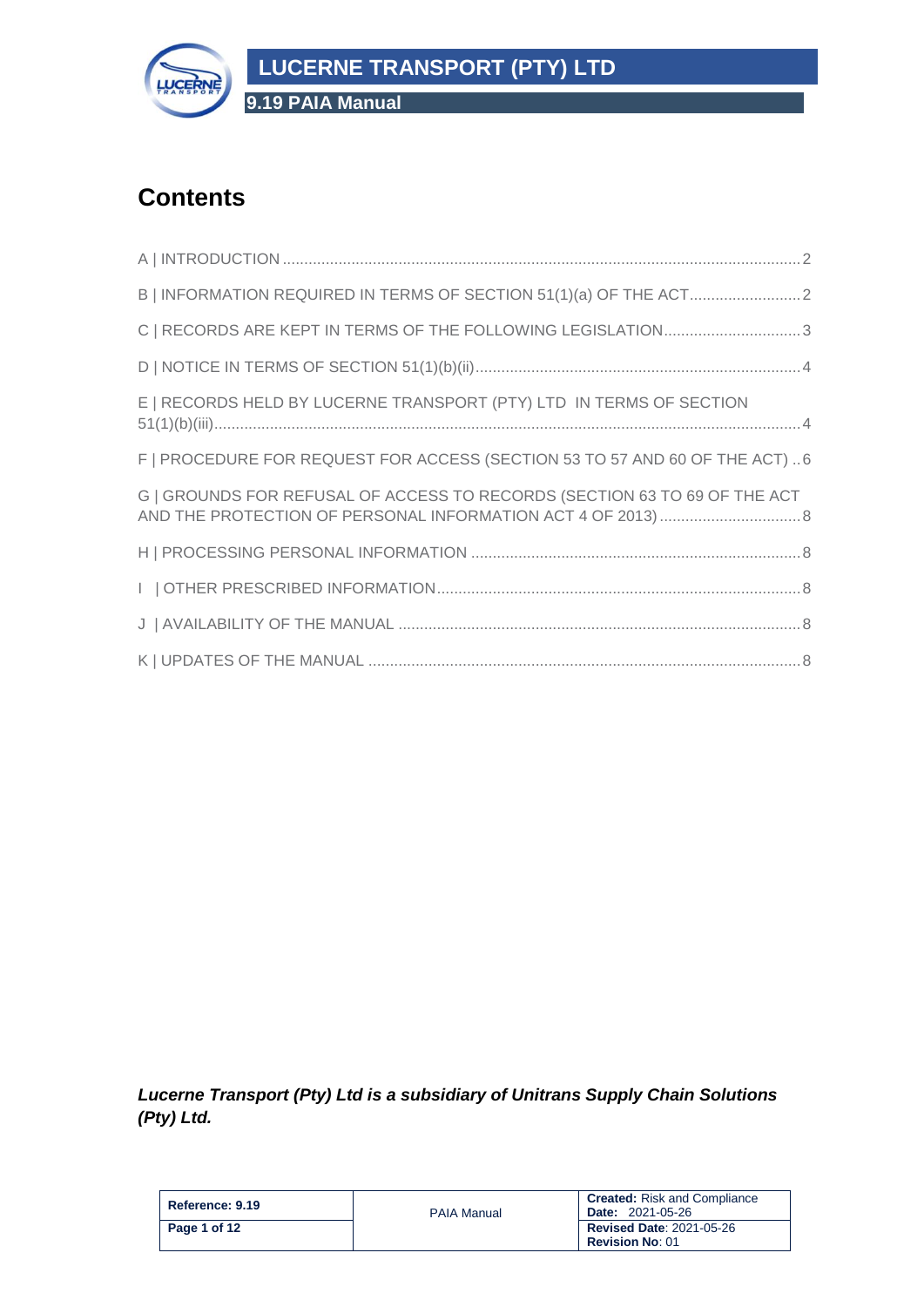

#### **Lucerne Transport (Pty) Ltd**

Registration number 1995/007028/07

#### **PAIA MANUAL**

Manual prepared in terms of Section 51 of the Promotion of Access to Information Act 2 of 2000, (the "Act") for Lucerne Transport (Pty) Ltd.

## <span id="page-1-0"></span>**A | INTRODUCTION**

The Act, together with other relevant legislation, provides for the right of access to information held by public and private bodies when such information is requested for the exercise or protection of any rights.

This manual is to assist any potential requesters with the procedural and other requirements which a request for information must meet as prescribed by the Act. Its purpose is to help requesters access Lucerne Transport (Pty) Ltd information and any other information that Lucerne Transport (Pty) Ltd maintains. The Act requires Lucerne Transport (Pty) Ltd to make information available to requesters so that requesters:

- Know what types of information Lucerne Transport (Pty) Ltd maintains; and
- Can request access to information that falls within the ambit of the Act and which is not information that falls in the class of "mandatory protected privacy rights".

#### **Overview of Lucerne Transport (Pty) Ltd**

Lucerne Transport (Pty) Ltd is a private company with its registered address at corner Rand Airport Rd & Heidelberg Road, Tulisa Park, Johannesburg South.

| Lucerne Transport (Pty) Ltd, Registration number 1995/007028/07 |                                                                                                                                                                                                                               |
|-----------------------------------------------------------------|-------------------------------------------------------------------------------------------------------------------------------------------------------------------------------------------------------------------------------|
| <b>Physical address</b>                                         | Corner Rand Airport Rd & Heidelberg Road<br>Tulisa Park, Johannesburg South, 2197                                                                                                                                             |
| <b>Postal address</b>                                           | P.O. Box 3615, Northcliff, 2115                                                                                                                                                                                               |
| <b>Telephone number</b>                                         | +27 11 869 8400                                                                                                                                                                                                               |
| <b>Fax number</b>                                               | <b>None</b>                                                                                                                                                                                                                   |
| <b>Chief executive officer</b><br>and Information Officer       | <b>Terry Bantock</b><br>CEO: Unitrans Supply Chain Solutions (Pty) Ltd<br>Block W, Greenford Office Park, Punters Way,<br>Kenilworth 7700<br>PO Box 36361, Glosderry 7702<br>Tel: +27 217620061<br>Email: paia@unitrans.co.za |

## <span id="page-1-1"></span>**B | INFORMATION REQUIRED IN TERMS OF SECTION 51(1)(a) OF THE ACT**

| Reference: 9.19 | <b>PAIA Manual</b> | <b>Created:</b> Risk and Compliance<br><b>Date: 2021-05-26</b> |
|-----------------|--------------------|----------------------------------------------------------------|
| Page 2 of 12    |                    | <b>Revised Date: 2021-05-26</b><br><b>Revision No: 01</b>      |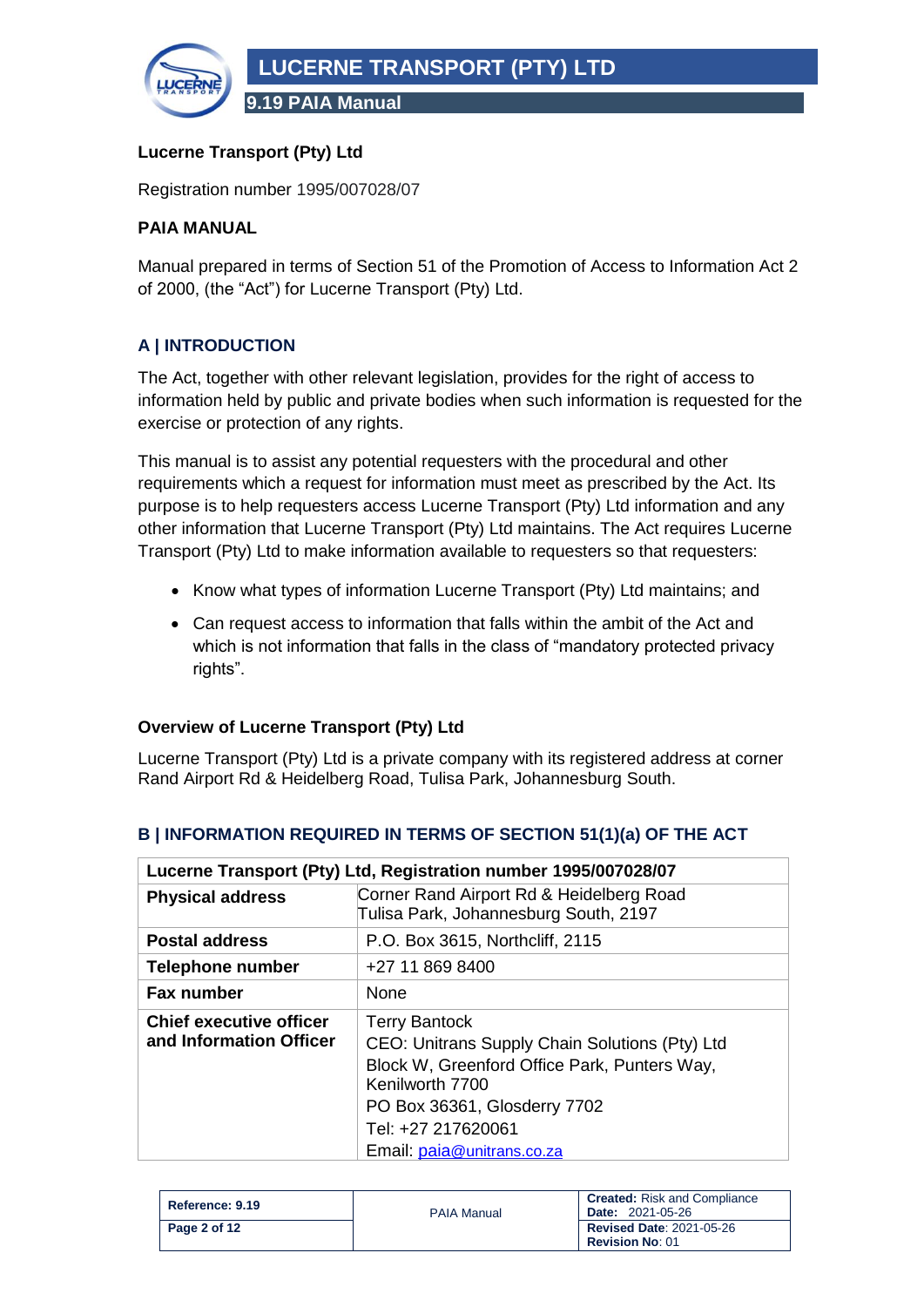

**9.19 PAIA Manual**

| <b>Deputy Information</b><br>officer | Chris van Zyl<br>CFO: Unitrans Supply Chain Solutions (Pty) Ltd<br>Block W, Greenford Office Park, Punters Way,<br>Kenilworth 7700 |
|--------------------------------------|------------------------------------------------------------------------------------------------------------------------------------|
|                                      | PO Box 36361, Glosderry, 7702<br>Tel: +27 21 762 0061<br>Email: paia@unitrans.co.za                                                |

#### **Section 10 guide**

The Act requires the Information Regulator to compile a guide to be available in each official language, to assist individuals in understanding how to exercise their rights contained in the Act. The current guide compiled by the South African Human Rights Commission is available at the Human Rights Commission's website.

In terms of the Section 110 of the Protection of Personal Information Act 4 of 2013 the functions of the Human Rights Commission have transferred to the Information Regulator. Their contact details are as follows:

- The Information Regulator (South Africa)
- P.O. Box 3153, Braamfontein, Johannesburg, 2017
- Physical address: JD House,
- 27 Stiemens Street, Braamfontein, Johannesburg, 2001
- Tel: +27 10 023 5200
- Email: inforeg@justice.gov.za

#### <span id="page-2-0"></span>**C | RECORDS ARE KEPT IN TERMS OF THE FOLLOWING LEGISLATION**

- Basic Conditions of Employment Act 75 of 1997
- Broad-Based Black Economic Empowerment Act 53 of 2003
- Companies Act 61 of 1973
- Companies Act 71 of 2008
- Compensation for Occupational Injuries and Diseases Act 130 of 1993
- Competition Act 89 of 1998
- Consumer Protection Act 68 of 2008
- Copyright Act 98 of 1978
- Customs and Excise Act 91 of 1964
- Electronic Communications Act 36 of 2005
- Electronic Communications and Transactions Act 25 of 2002

| Reference: 9.19 | <b>PAIA Manual</b> | <b>Created:</b> Risk and Compliance<br><b>Date: 2021-05-26</b> |
|-----------------|--------------------|----------------------------------------------------------------|
| Page 3 of 12    |                    | <b>Revised Date: 2021-05-26</b><br><b>Revision No: 01</b>      |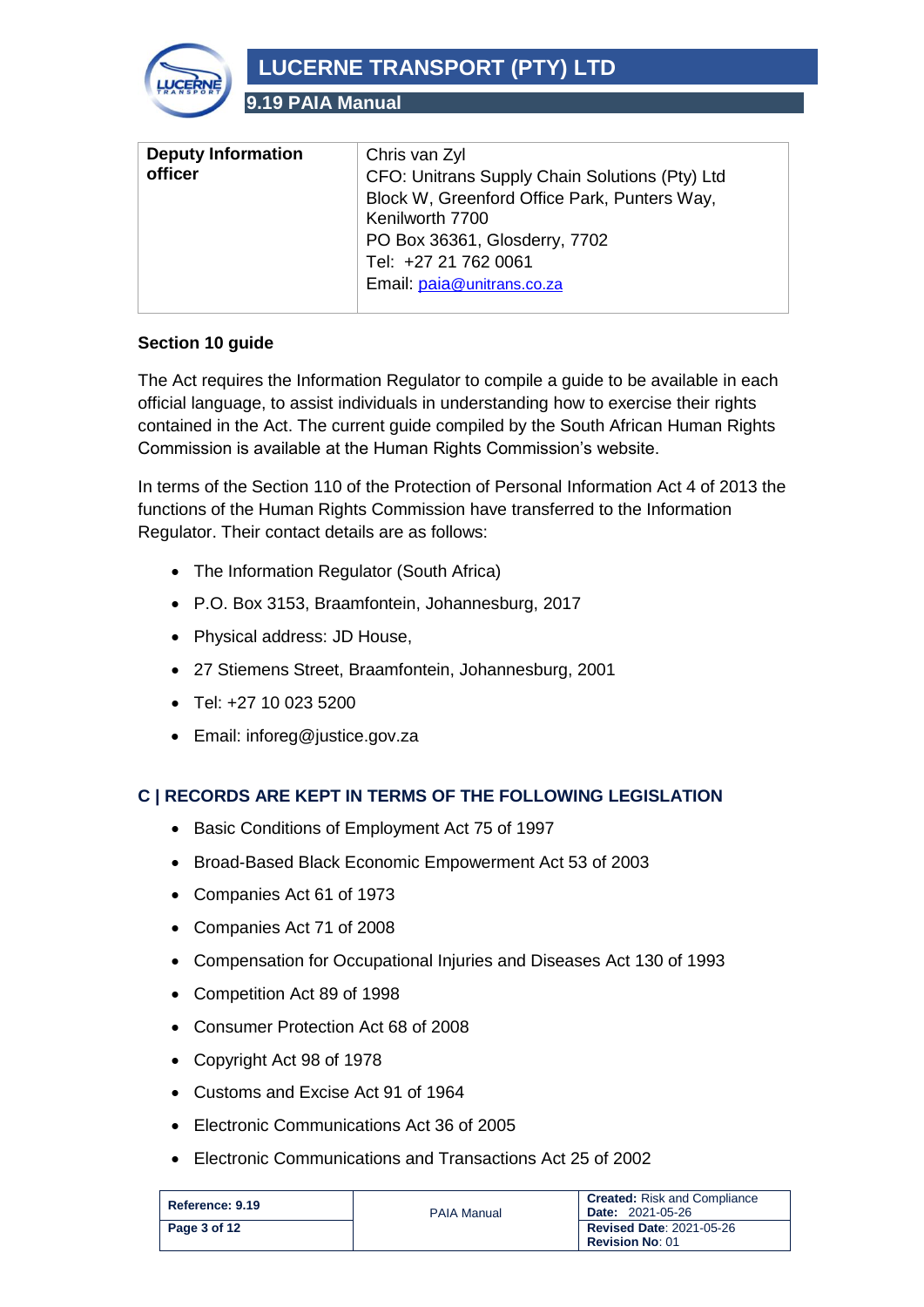

**9.19 PAIA Manual**

- Employment Equity Act 55 of 1998
- Financial Intelligence Centre Act 38 of 2001
- Income Tax Act 58 of 1962
- Intellectual Property Laws Amendment Act 28 of 2013
- JSE listings requirements
- Labour Relations Act 66 of 1995
- National Credit Act 34 of 2005
- Occupational Health and Safety Act 85 of 1993
- Prescription Act 18 of 1943
- Prevention of Organised Crime Act 121 of 1998
- Promotion of Access to Information Act 2 of 2000
- Promotion of Equality and Prevention of Unfair Discrimination Act 4 of 2000
- Protected Disclosures Act 26 of 2000
- Protection of Personal Information Act 4 of 2013
- Regulation of Interception of Communications and Provision of Communicationrelated Information Act 70 of 2002
- Skills Development Act 97 of 1998
- Skills Development Levies Act 9 of 1999
- Trade Marks Act 194 of 1993
- Unemployment Insurance Act 63 of 2001
- Unemployment Insurance Contributions Act 4 of 2002
- Value-Added Tax Act 89 of 1991
- Such other legislation as may from time to time be applicable.

#### <span id="page-3-0"></span>**D | NOTICE IN TERMS OF SECTION 51(1)(b)(ii)**

No notice has been published to date in terms of Section 51(1)(b)(ii) of the Act.

## <span id="page-3-1"></span>**E | RECORDS HELD BY LUCERNE TRANSPORT (PTY) LTD IN TERMS OF SECTION 51(1)(b)(iii)**

#### **Statutory**

- Memoranda of Incorporation
- Minutes of board of directors' meetings and shareholders' meetings

| Reference: 9.19 | <b>PAIA Manual</b> | <b>Created:</b> Risk and Compliance<br><b>Date: 2021-05-26</b> |
|-----------------|--------------------|----------------------------------------------------------------|
| Page 4 of 12    |                    | <b>Revised Date: 2021-05-26</b>                                |
|                 |                    | <b>Revision No: 01</b>                                         |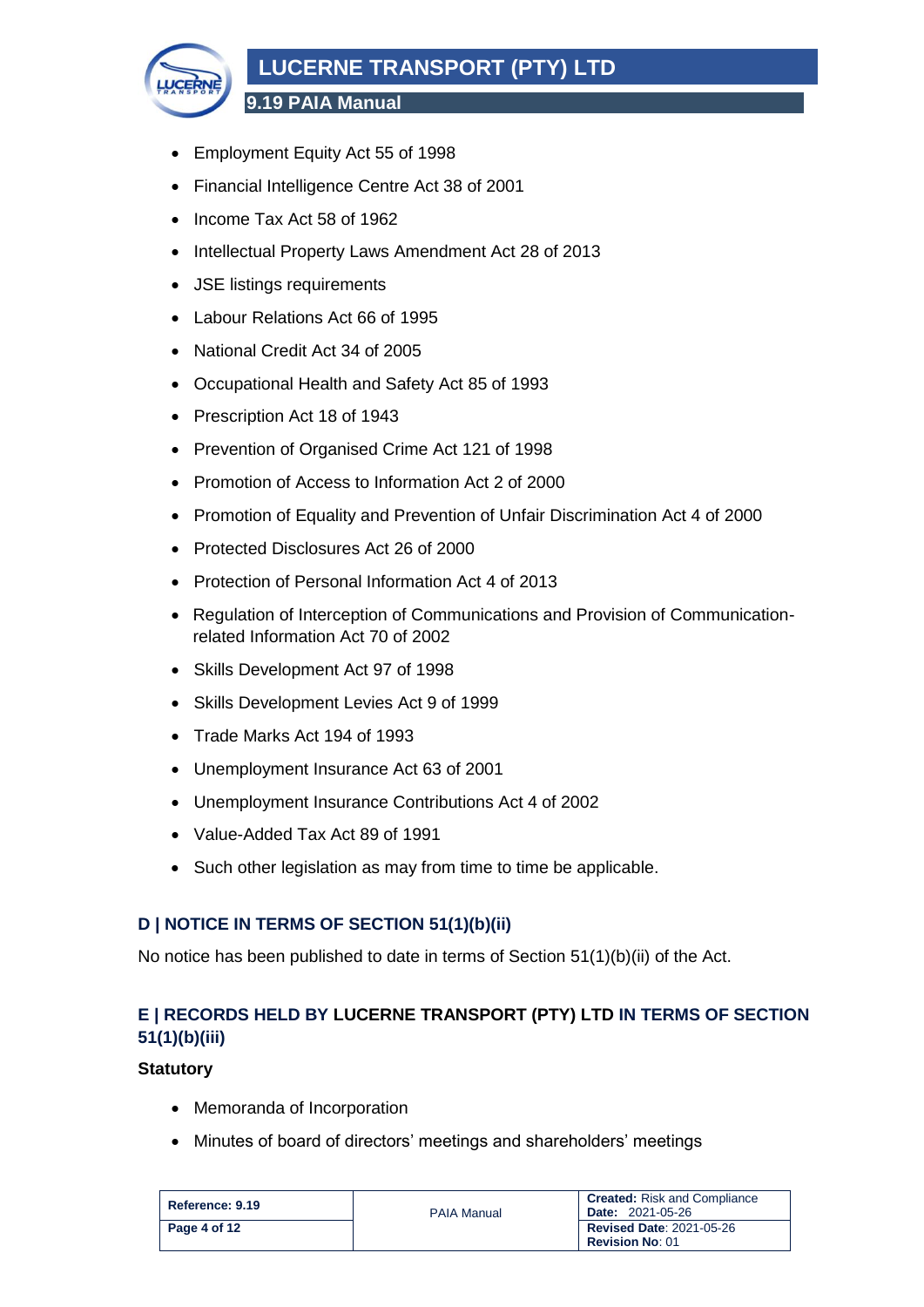

- Written resolutions
- Company registers
- Records relating to appointment of directors, auditor, secretary, public officer or other officers
- Share registers
- Agreements
- Trademarks and patents
- Title deeds
- Other statutory records, registers and returns.

#### **Administrative, Finance and Accounting**

- Accounting records
- Tax returns and other documents relating to taxation of the company
- Banking records and documents
- Asset register
- Rental agreements
- Financial statements
- Invoices
- Financial agreements
- Regional services levies
- Skills development levies
- UIF
- Workmen's compensation.

#### **Human Resources**

- List of employees
- Policies and procedures
- Employment contracts
- Employment equity plans
- Employment equity reports
- Pension and provident fund scheme details
- Provident fund claims

| Reference: 9.19 | <b>PAIA Manual</b> | <b>Created:</b> Risk and Compliance<br><b>Date: 2021-05-26</b> |
|-----------------|--------------------|----------------------------------------------------------------|
| Page 5 of 12    |                    | <b>Revised Date: 2021-05-26</b><br><b>Revision No: 01</b>      |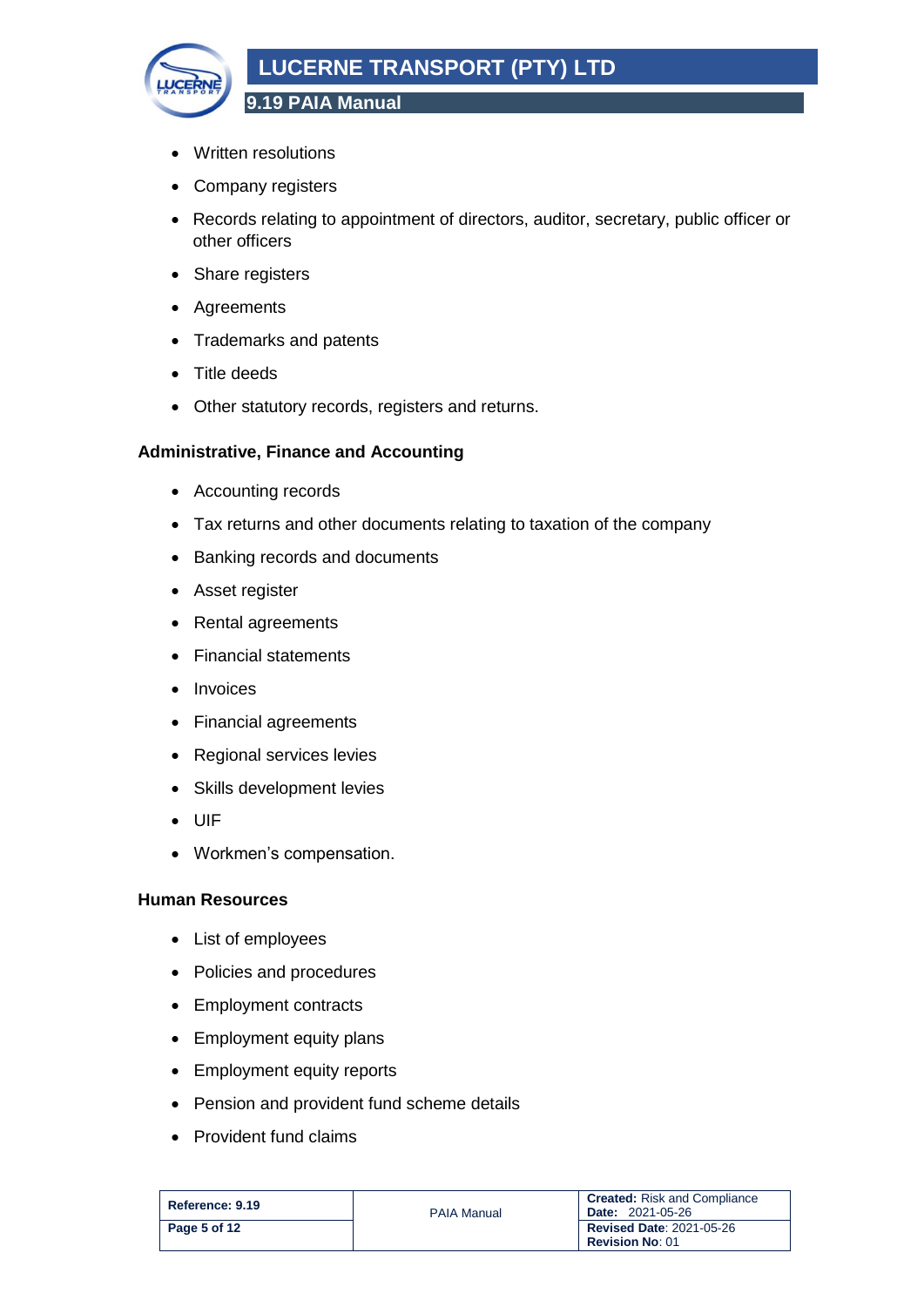

**9.19 PAIA Manual**

- Salaries of employees
- Leave records
- Internal evaluations
- Performance records
- Various assessment results conducted by internal and/or by external providers
- Skills development plans
- Skills development reports
- Disciplinary records
- Disciplinary codes
- Training records
- Operating manuals
- Personal records provided by personnel
- Employment applications
- Medical aid membership information
- Medical Examinations
- Legal/Dispute cases (CCMA/NBC / Labour Court)
- Other statutory records and reports.

#### **Insurance records**

• Insurance policies

#### **Operations**

- Permits, licences, consents, approvals, authorisations, applications and registrations
- Policies and procedures (both internal and external)
- Reports and supporting documentation
- Contractor, client and supplier agreements and information
- Documentation on Customs and Excise
- Environmental, Health and Safety records.

### <span id="page-5-0"></span>**F | PROCEDURE FOR REQUEST FOR ACCESS (SECTION 53 TO 57 AND 60 OF THE ACT)**

• To request a document that falls within the ambit of the Act, the requester must

| Reference: 9.19 | <b>PAIA Manual</b> | <b>Created:</b> Risk and Compliance<br><b>Date: 2021-05-26</b> |
|-----------------|--------------------|----------------------------------------------------------------|
| Page 6 of 12    |                    | <b>Revised Date: 2021-05-26</b><br><b>Revision No: 01</b>      |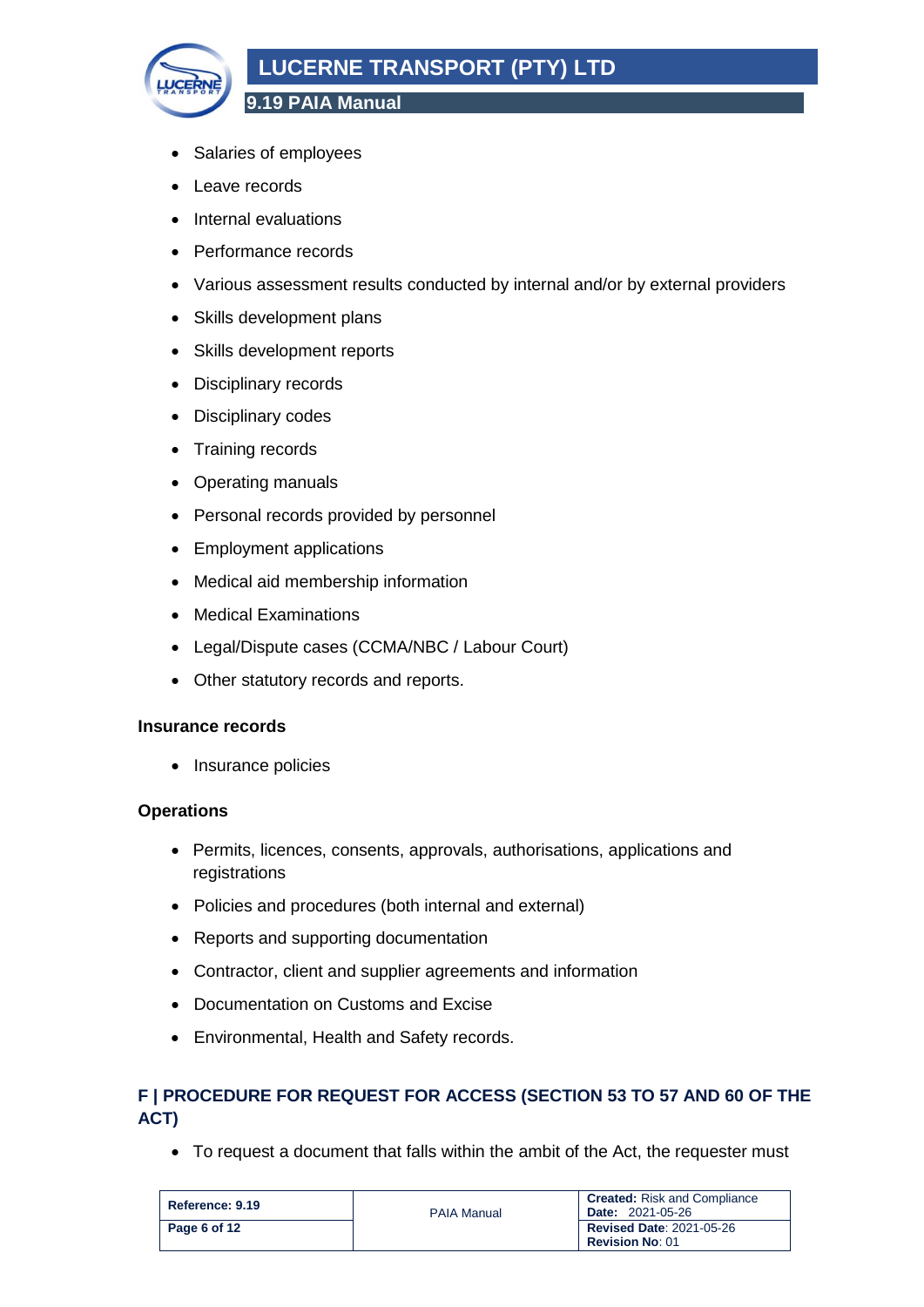

complete the prescribed form as set out in Annexure (Form C) hereto and submit the form, together with the relevant fee, to the Information Officer at the address listed under B above.

- The prescribed form must be completed with sufficient detail to enable the Information Officer to clearly identify the record/s requested, the requester's identity (including email address or postal address) and in which form the records should be supplied, should the request be granted. The requester must explain which right is being protected or exercised. The requester must also detail any other way the requester would like to be informed of Lucerne Transport (Pty) Ltd decision other than in writing.
- If the request is being made on behalf of another person, the requester must submit proof, to the satisfaction of the Information Officer, of the capacity in which the requester is making the request.
- If a requester does not use the standard form, the Information Officer may:
	- o Reject the request due to lack of procedural compliance;
	- o Refuse the request, if the requester does not provide sufficient information; or
	- o Delay it until the standard form is received.
- The Information Officer will process the request and notify the requester in writing within 30 calendar days of its decision whether or not the request has been granted. Should the request be granted, the notice will state the access fees (if any) that are payable. The fee payable for access to a record depends on the form in which access is required and the reasonable time required to search for and prepare a record. If the requester has asked for the information to be made available in a specific form that requires a different procedure to be followed, a higher fee may be applicable. This is also the case in the event that Lucerne Transport (Pty) Ltd has exceeded the prescribed hours to search and prepare the record for disclosure. A requester that qualifies for exemption of the payment of any fee, must state the reason for exemption. A copy of the fee structure applicable to public and private bodies can be accessed at the Information Regulator. Requesters must pay the fees before Lucerne Transport (Pty) Ltd will hand over any information. Compliance with a request to provide information in a specified form may depend on the form in which the record is available in Lucerne Transport (Pty) Ltd records, hence access in the form requested may not be possible in certain circumstances.
- If Lucerne Transport (Pty) Ltd cannot find any requested record or it does not exist, Lucerne Transport (Pty) Ltd will notify the requester by way of affidavit that it is not possible to give access to that particular record.
- Should the request be refused, the notice will state adequate reasons for the refusal.
- Publication of this manual does not give rise to any rights to access information,

| Reference: 9.19 | <b>PAIA Manual</b> | <b>Created:</b> Risk and Compliance<br><b>Date: 2021-05-26</b> |
|-----------------|--------------------|----------------------------------------------------------------|
| Page 7 of 12    |                    | <b>Revised Date: 2021-05-26</b>                                |
|                 |                    | <b>Revision No: 01</b>                                         |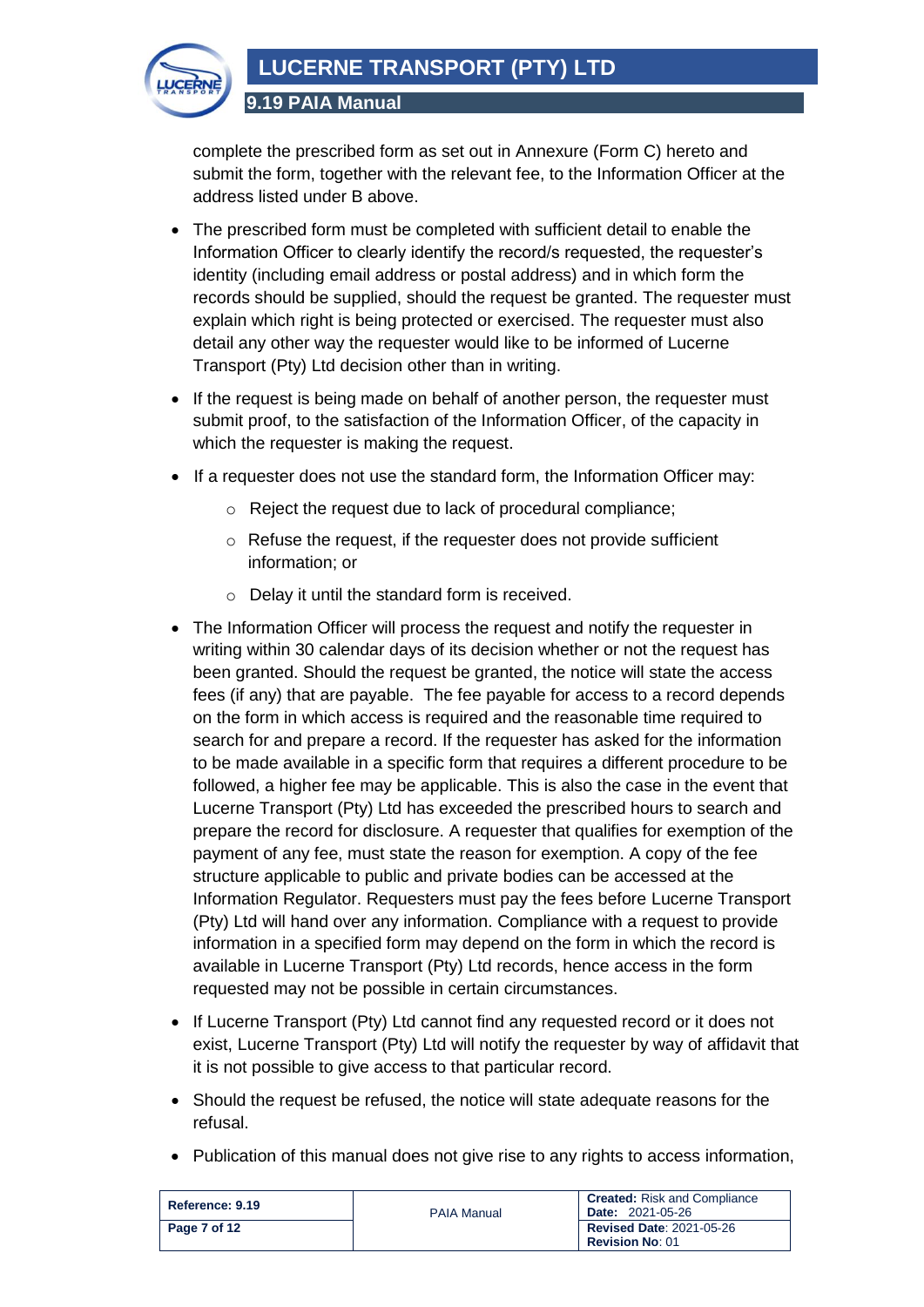

except in terms of the Act.

#### <span id="page-7-0"></span>**G | GROUNDS FOR REFUSAL OF ACCESS TO RECORDS (SECTION 63 TO 69 OF THE ACT AND THE PROTECTION OF PERSONAL INFORMATION ACT 4 OF 2013)**

Access to certain records may be or must be denied on the grounds set out in the Act. This includes:

- Mandatory protection of privacy of a third party who is a natural person
- Mandatory protection of commercial information of third party
- Mandatory protection of certain confidential information of third party
- Mandatory protection of safety of individuals, and protection of property
- Mandatory protection of records privileged from production in legal proceedings
- Commercial information of private body
- Mandatory protection of research information of third party, and protection of research information of privacy body.

#### <span id="page-7-1"></span>**H | PROCESSING PERSONAL INFORMATION**

Lucerne Transport (Pty) Ltd processes the personal information of various categories of people for various purposes as set out in its Privacy Policy, which is available on Lucerne Transport (Pty) Ltd website (www.lucernetransport.co.za).

#### <span id="page-7-2"></span>**I | OTHER PRESCRIBED INFORMATION**

The Minister of Justice and Constitutional Development has not made any regulations prescribing any other information that needs to appear in this manual.

#### <span id="page-7-3"></span>**J | AVAILABILITY OF THE MANUAL**

Copies of this manual are available for inspection, free of charge, at the registered offices of Lucerne Transport (Pty) Ltd. Copies are also available on Lucerne Transport (Pty) Ltd website [\(www.lucernetransport.co.za\)](http://www.lucernetransport.co.za/).

#### <span id="page-7-4"></span>**K | UPDATES OF THE MANUAL**

This manual will be updated whenever Lucerne Transport (Pty) Ltd makes material changes to the current information.

| Reference: 9.19 | <b>PAIA Manual</b> | <b>Created:</b> Risk and Compliance<br><b>Date: 2021-05-26</b> |
|-----------------|--------------------|----------------------------------------------------------------|
| Page 8 of 12    |                    | <b>Revised Date: 2021-05-26</b><br><b>Revision No: 01</b>      |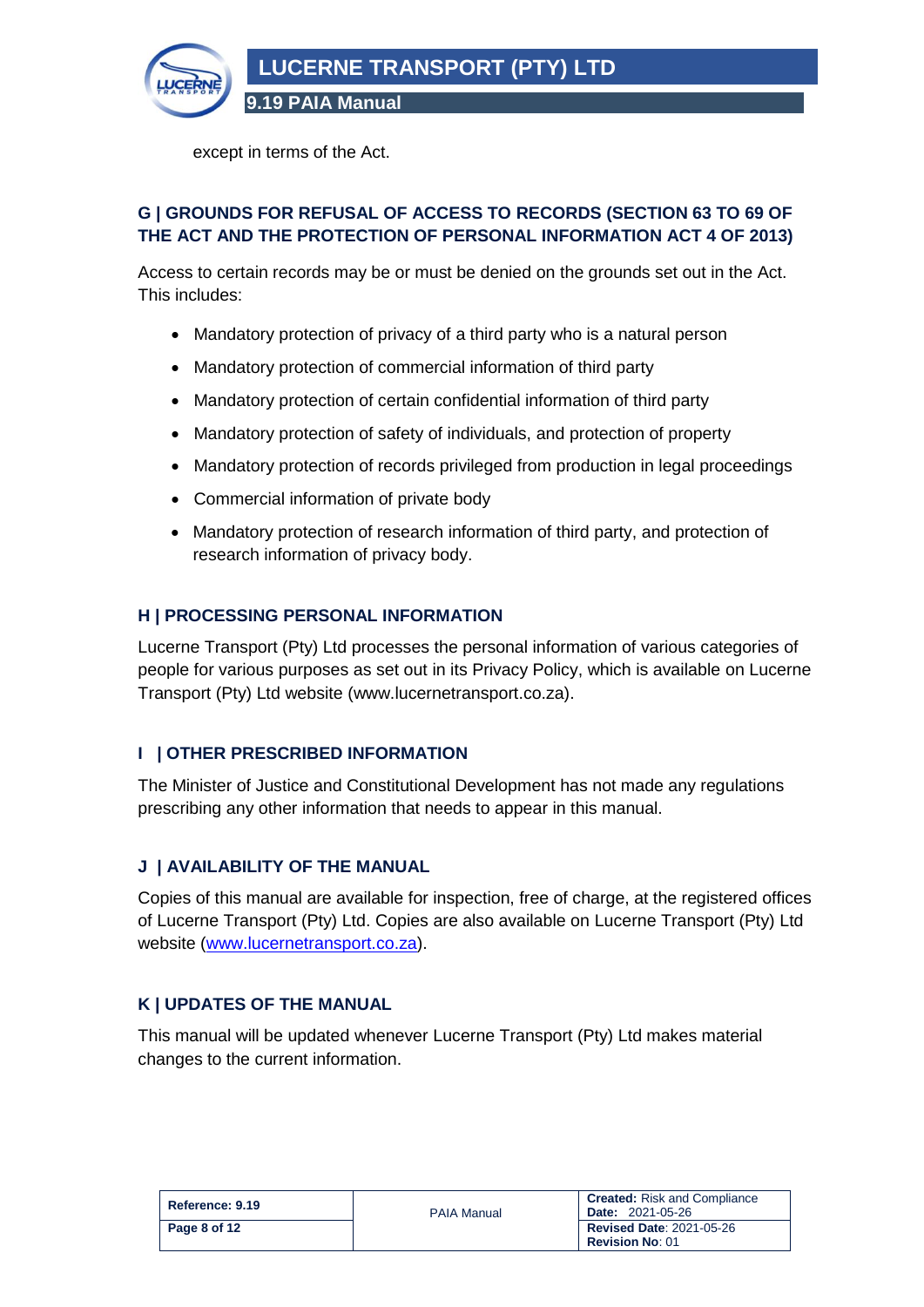

#### **ANNEXURE**

### **REQUEST FOR ACCESS TO THE RECORD OF A PRIVATE BODY**

Section 53(1) of the Promotion of Access to Information Act, 2000 (Act No. 2 of 2000)

#### **[Regulation 10]**

#### **FORM C**

#### **A | PARTICULARS OF A PRIVATE BODY**

The Head:

#### **B | PARTICULARS OF PERSON REQUESTING ACCESS TO THE RECORD**

a) The particulars of the person who requests access to the record must be given below.

- b) The address and/or fax number in the Republic to which the information is to be sent must be given.
- c) Proof of the capacity in which the request is made, if applicable, must be attached

| Full names and surname: |  |
|-------------------------|--|
| Identity number:        |  |
| Postal address:         |  |
| Telephone number:       |  |
| Email address:          |  |

Capacity in which request is made, when made on behalf of another person:

#### **C | PARTICULARS OF PERSON ON WHOSE BEHALF REQUEST IS MADE**

This section must be completed ONLY if a request for information is made on behalf of another person.

\_\_\_\_\_\_\_\_\_\_\_\_\_\_\_\_\_\_\_\_\_\_\_\_\_\_\_\_\_\_\_\_\_\_\_\_\_\_\_\_\_\_\_\_\_\_\_\_\_\_\_\_\_\_\_\_\_\_\_\_\_\_\_\_\_\_\_\_\_\_\_\_\_\_

| Full names and surname: |  |
|-------------------------|--|
| Identity number:        |  |

| Reference: 9.19 | <b>PAIA Manual</b> | <b>Created:</b> Risk and Compliance<br><b>Date: 2021-05-26</b> |
|-----------------|--------------------|----------------------------------------------------------------|
| Page 9 of 12    |                    | <b>Revised Date: 2021-05-26</b><br><b>Revision No: 01</b>      |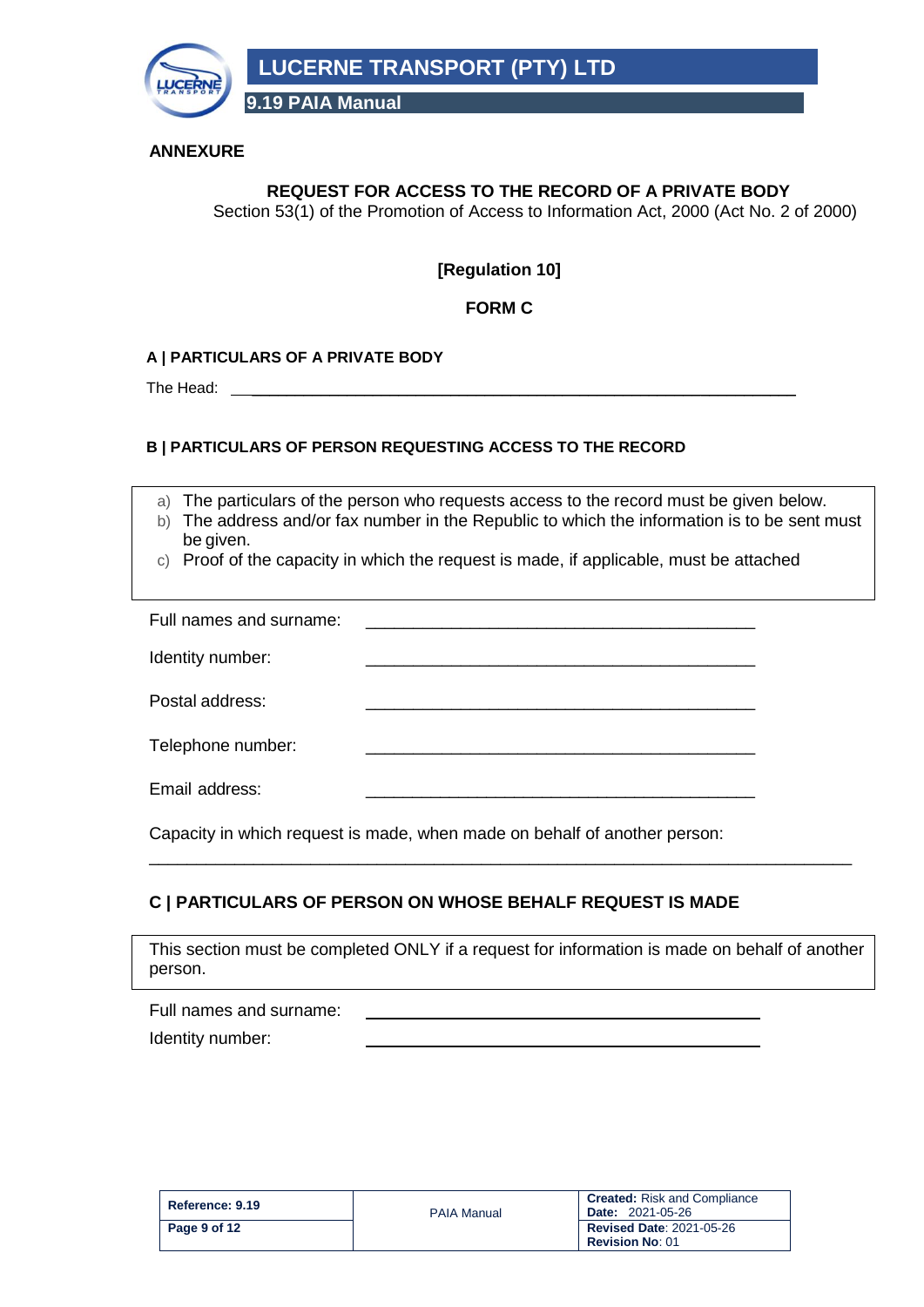

## **D | PARTICULARS OF RECORD**

- a) Provide full particulars of the record to which access is requested, including the reference number if that is known to you, to enable the record to be located.
- b) If the provided space is inadequate, please continue on a separate folio and attach it to this form.

**The requester must sign all the additional folios.**

- 1. Description of record or relevant part of the record:
- 2. Reference number, if available:
- 3. Any further particulars of record:

## **E | FEES**

- a) A request for access to a record, other than a record containing personal information about yourself, will be processed only after a request fee has been paid.
- b) You will be notified of the amount required to be paid as the request fee.
- c) The fee payable for access to a record depends on the form in which access is required and the reasonable time required to search for and prepare a record.
- d) If you qualify for exemption of the payment of any fee, please state the reason for exemption.

Reason for exemption from payment of fees:

## **F | FORM OF ACCESS TO RECORD**

If you are prevented by a disability to read, view or listen to the record in the form of access provided for in 1 to 4 hereunder, state your disability and indicate in which form the record is required.

Disability:

Form in which record is required:

Mark the appropriate box with an X **Notes**

- a) Compliance with your request in the specified form may depend on the form in which the record is available.
- b) Access in the form requested may be refused in certain circumstances. In such a case you will be informed if access will be granted in another form.

The fee payable for access to the record, if any, will be determined partly by the form in which access is requested.

| Reference: 9.19 | <b>PAIA Manual</b> | <b>Created:</b> Risk and Compliance<br><b>Date: 2021-05-26</b> |
|-----------------|--------------------|----------------------------------------------------------------|
| Page 10 of 12   |                    | <b>Revised Date: 2021-05-26</b><br><b>Revision No: 01</b>      |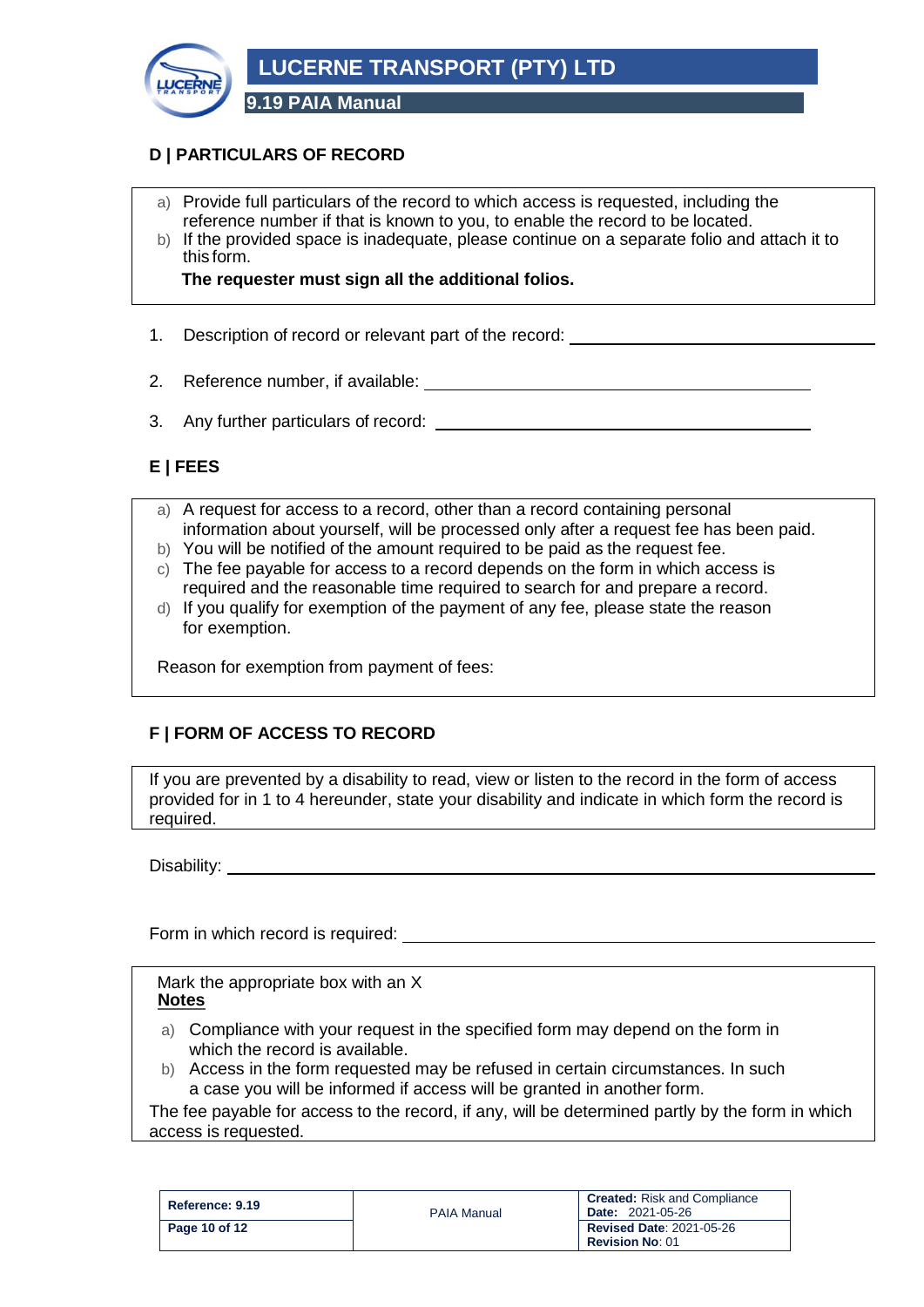| <b>LUCERNE TRANSPORT (PTY) LTD</b>                                                                                                                                                                                                                            |
|---------------------------------------------------------------------------------------------------------------------------------------------------------------------------------------------------------------------------------------------------------------|
| 9.19 PAIA Manual                                                                                                                                                                                                                                              |
| 1. If the record is in written or printed form<br>Copy of record*<br>Inspection of record                                                                                                                                                                     |
| 2. If the record consists of visual images<br>(This includes photographs, slides, video recordings, computer-generated images,<br>sketches, etc.)<br>View the images<br>Copy of the<br>Transcription of the images<br>images*                                 |
| 3. If record consists of recorded words or information which can be reproduced in<br>sound<br>Listen to the soundtrack (multimedia file)<br>Transcription of the soundtrack*                                                                                  |
| 4. If record is held on computer or in an electronic or machine-readable form<br>Copy in computer readable<br>Printed copy of information<br>Printed copy of<br>from (CD or similar electronic<br>delivered from the record<br>format)<br>record <sup>*</sup> |
| *If you requested a copy of the transcription of a record (above),<br>Yes<br>No<br>do you wish the copy or transcription to be posted to you?<br>(POSTAGE IS PAYABLE)                                                                                         |

## **G | PARTICULARS OF RIGHT TO BE EXERCISED OR PROTECTED**

If the provided space is inadequate, please continue on a separate folio and attach it to this form.

**The requester must sign all the additional folios.**

- 1. Indicate which right is to be exercised or protected:
- 2. Explain why the record requested is required for the exercise or protection of the aforementioned right:

## **H | NOTICE OF DECISION REGARDING REQUEST FOR ACCESS**

You will be notified in writing whether your request has been approved/denied. If you wish to be informed by alternative means, please specify the manner and provide the necessary particulars to enable compliance with your request.

| Reference: 9.19 | <b>PAIA Manual</b> | <b>Created:</b> Risk and Compliance<br><b>Date: 2021-05-26</b> |
|-----------------|--------------------|----------------------------------------------------------------|
| Page 11 of 12   |                    | <b>Revised Date: 2021-05-26</b><br><b>Revision No: 01</b>      |